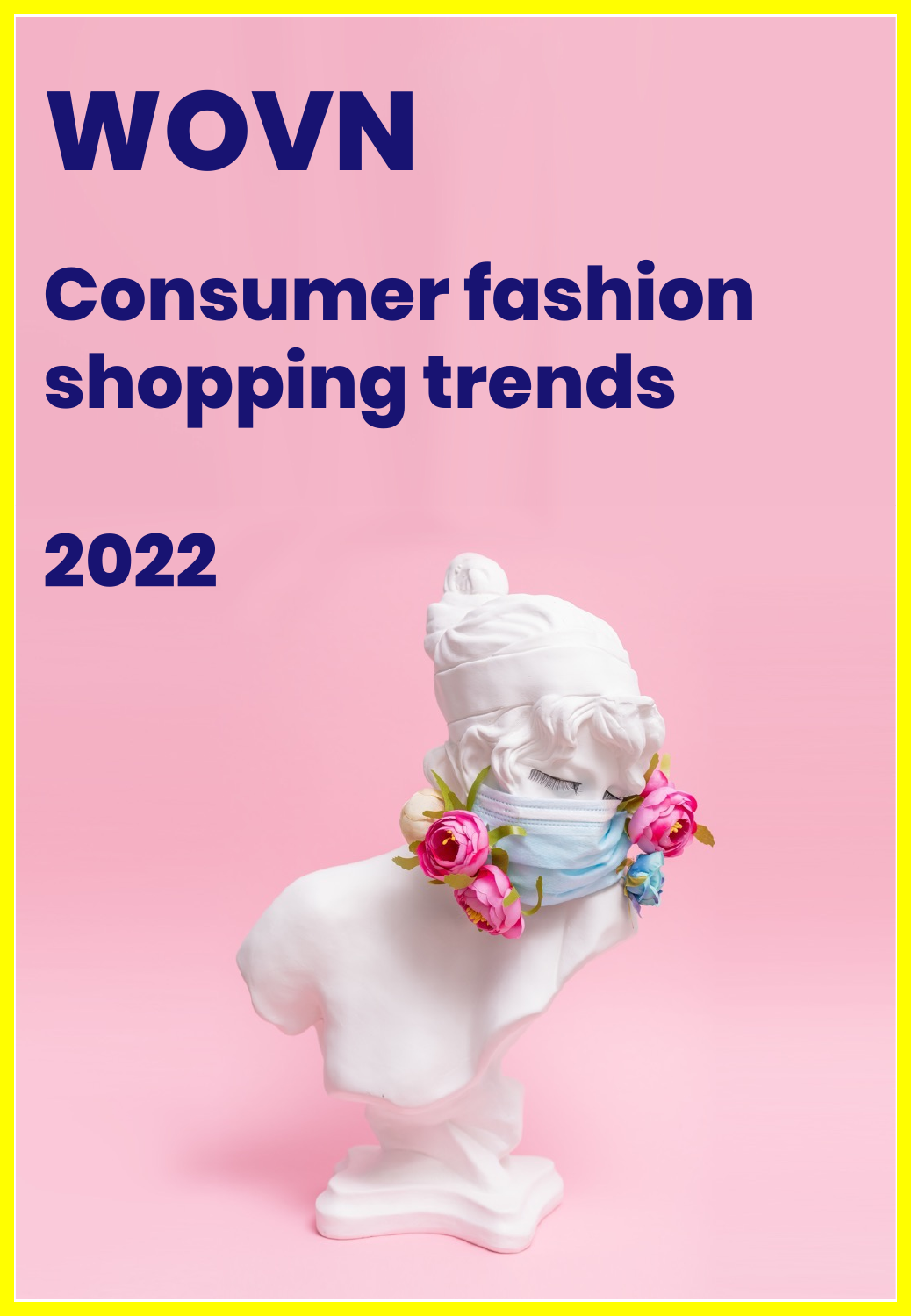### **Settling in for more of the new normal**

A year ago, the pandemic was reaching a turning point. Things have changed a lot for consumers in the past year, but not necessarily in the ways we anticipated. As 2022 dawns, waves of successive new COVID variants make clear that the pandemic is far from behind us.

Last January when we asked consumers how COVID had changed their shopping habits, it was clear they had made some radical changes. They reported spending less and thinking more about sustainability. They also told us they largely planned to keep these changes in place. The categories they were spending on had shifted too, with increased spending on loungewear and decreases in almost every other clothing category.

In addition to the changing shape of the pandemic, 2022 brings with it other dynamics that will impact the consumer outlook, including inflation and supply chain disruptions.

We wanted to understand exactly how consumers' attitudes and shopping habits had changed in the past year, so once again we conducted research to gauge what has changed as well as current attitudes towards spending, consumption, and sustainability

The data reveal that consumers haven't gone back to their pre-pandemic shopping habits – and that they don't intend to. The categories they're buying, the ways they're buying them, and their plans for the future are still undergoing dramatic change, as are their expectations of brands.

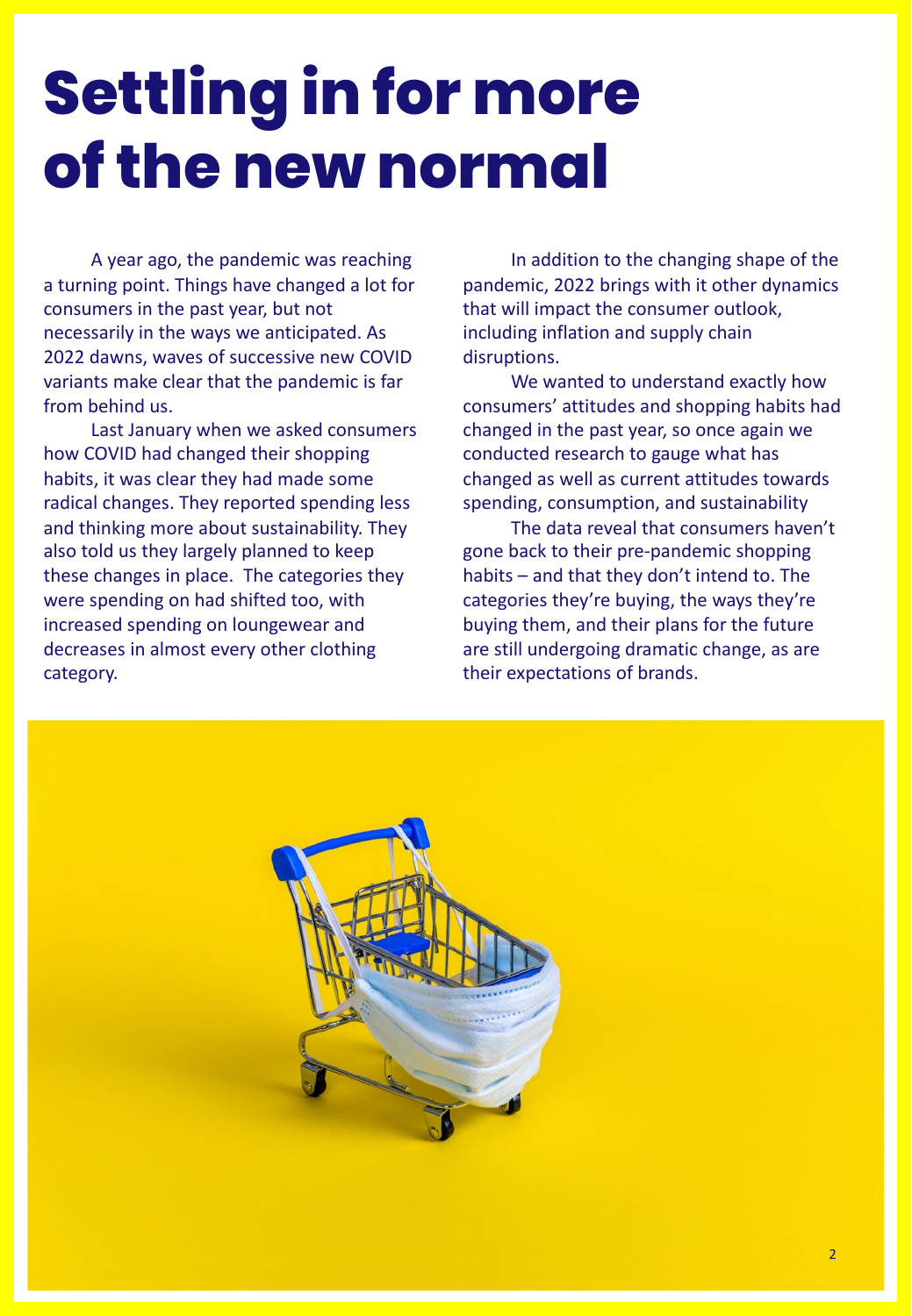### **Younger consumers are spending more**

In 2020, consumers reported spending less across the board. In our survey last year, respondents reporting having reduced their spending by about 25% in the previous 12 months as a result of COVID.

A year later, consumer spending is clearly on the rebound – but in our survey, there were stark differences in spending rebounds across age groups. Younger consumers were likely to have reduced their spending by 27% during 2020, but now say they've increased their spending by 17% over the past 12 months. Millennial consumers (those between ages 25 and 44) reported

reducing their spending sharply during the first year of the pandemic, but now say their spending this year has been flat or up slightly from the previous 12 months.

Older consumers – those above the age of 45 – are the only group to report that their spending continued to decrease this year versus last year. It is possible that these consumers were starting from a higher spending baseline pre-pandemic compared to their younger counterparts, and therefore had more room for reducing spending versus prepandemic levels.



#### **How has your overall consumer spending changed in the past 12 months?**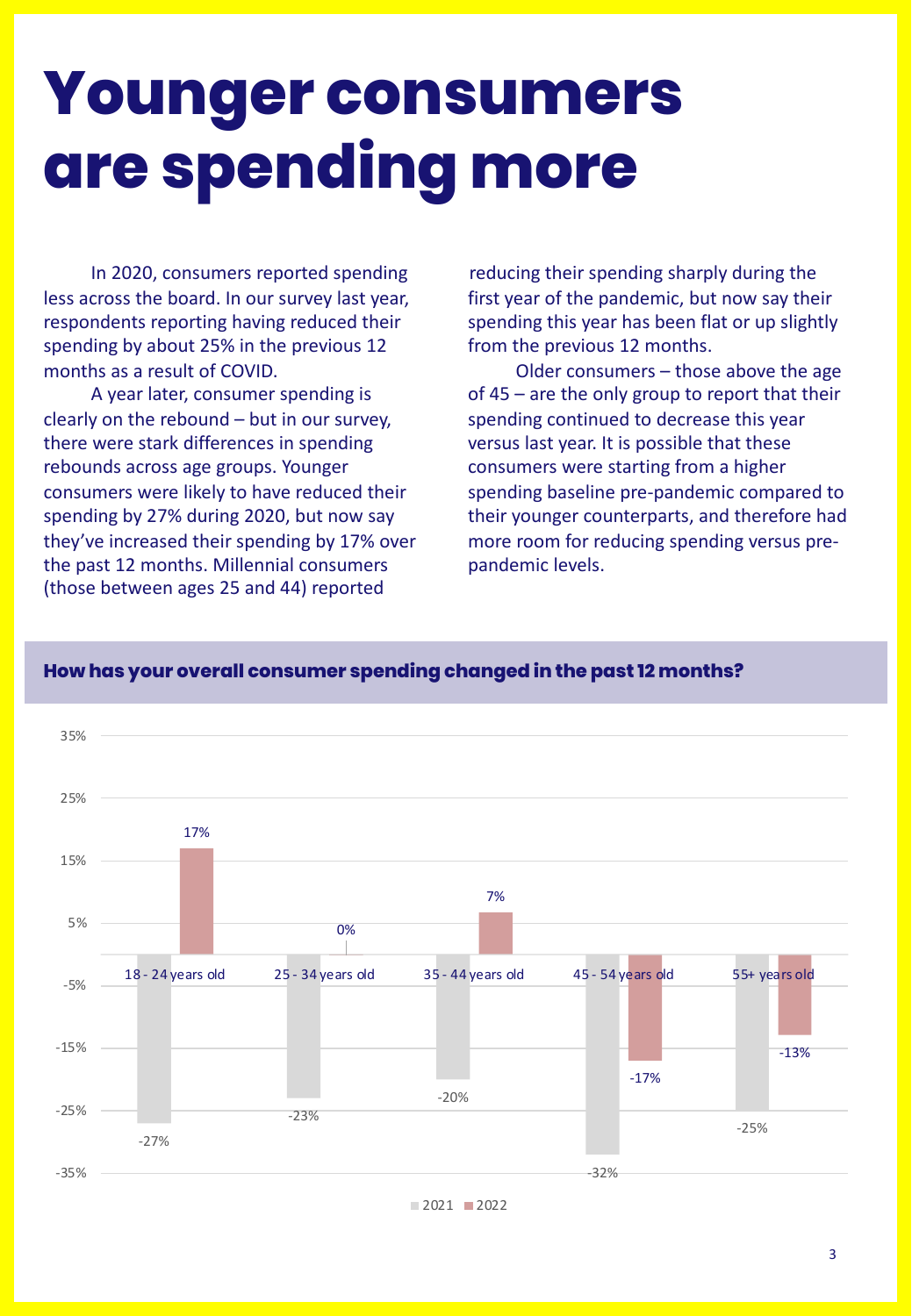### **Shifting preferences for clothing categories**

It's no secret that demand for most clothing categories dropped in 2020, for obvious reasons, while loungewear performed well during the period in which many were suddenly spending more time at home.

In last year's survey, we found that loungewear was the only category where consumers had increased their spend over the previous 12 months (by 13%). This year, consumers report flat spending levels in casual wear and loungewear versus last year, and report that they are still not spending on beauty, shoes/accessories, workwear,

and party / going-out clothes. It's somewhat surprising to see consumers report that they spent even less on some of these categories in 2021 than they did in 2020. Global monthly searches for occasion dresses were up 200 percent in 2021 versus  $2020^{(1)}$ . But consumers appear to still perceive themselves as consuming less across these categories than they did before.

Another notable exception is the beauty category, where consumers reported a bigger decrease this year than last year.

#### **How has your spending in each category changed in the past year?**

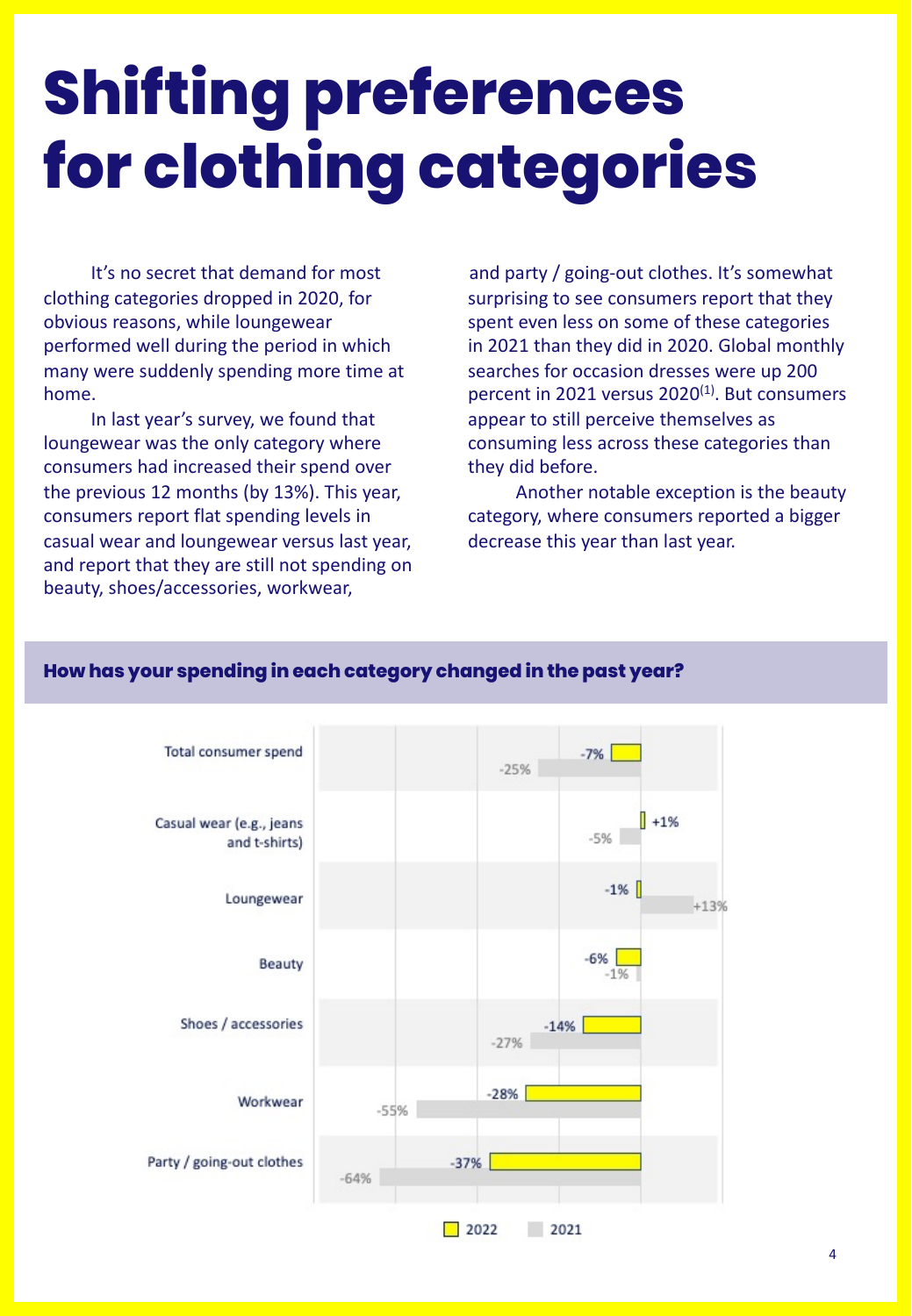### **The shift to ecommerce has sticking power**

It's been said that the pandemic accelerated the shift to ecommerce by 5 years, and our survey results show that this is plausible.

Respondents reported that prepandemic, on average 51% of their shopping happened online; now, even though it's once again possible to venture into bricks-andmortar retail stores, that figure has jumped dramatically to 68%.

Two years into the pandemic, the only age group that reports not having dramatically increased the percentage of their shopping that happens online is consumers ages 55+, whose number has remained essentially flat at around 60%.

Every other age group reports having seized the opportunity to shift more of their shopping online.

Retailers appear optimistic about the resurgence of in-person shopping; for every retailer that closed a store in 2019, five more opened stores in 2021. It remains to be seen whether this investment will pay off: US Black Friday 2021 foot traffic was still down 21% compared to 2019<sup>(2)</sup>.

#### **While retailers appear optimistic about the return of in-person shopping, consumers are happy to keep much of their shopping online.**

While in-person shopping is far from dead, it's clear that many consumers have embraced the shift to ecommerce and plan to keep it that way.



#### **What percentage of your clothing shopping happened online pre-Covid, and what percentage happens online now?**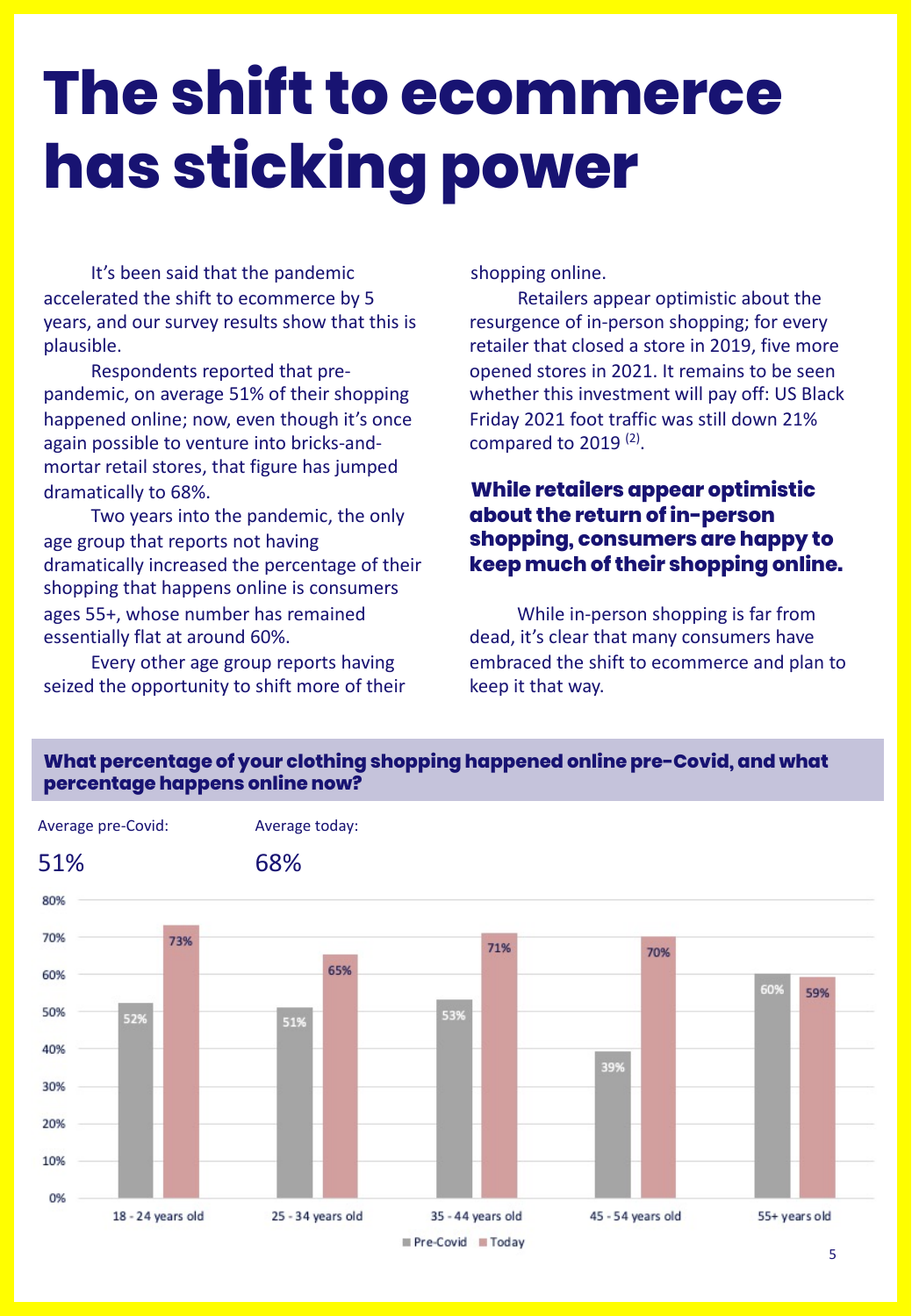### **Consumers are embracing the change**

A year ago, we knew the pandemic had dramatically reshaped not only consumers' shopping habits but also their mindsets and their views on sustainability. We also knew that the pandemic was about to reach a turning point with the arrival of vaccines, but it was unclear what impact this would have, and how permanent the changes to shopping habits and attitudes would turn out to be.

Another year on, and it appears that consumers are still focused on embracing more sustainable shopping habits. 40% of our respondents reported that they are trying to buy less fast fashion, and over a third (34%) report that they care more about sustainability than they did before. Almost a quarter of respondents (24%) say the clothes they buy now are more expensive. Put all of these data points together, and it appears that consumers are in fact interested in more sustainable modes of shopping when it comes to fashion.

As for whether consumers intend to keep pandemic-induced shopping changes in place, the answer is yes. A striking 86% of respondents told us that they think at least some of the changes they've made to their clothing shopping as a result of the pandemic will become permanent.

#### **27% of consumers have changed the brands they shop from, indicating there is liquidity in the market – and an opportunity for brands to acquire new customers.**

Those who said they would keep only some changes in place were asked which ones; popular responses included shifting more of their shopping online and avoiding fast fashion.

#### **Are there other ways in which your clothing shopping habits have changed?**

*Multi-select; percentages of total respondents who selected each option.* 



**Do you think Covid-related changes to your clothing shopping will be permanent?**

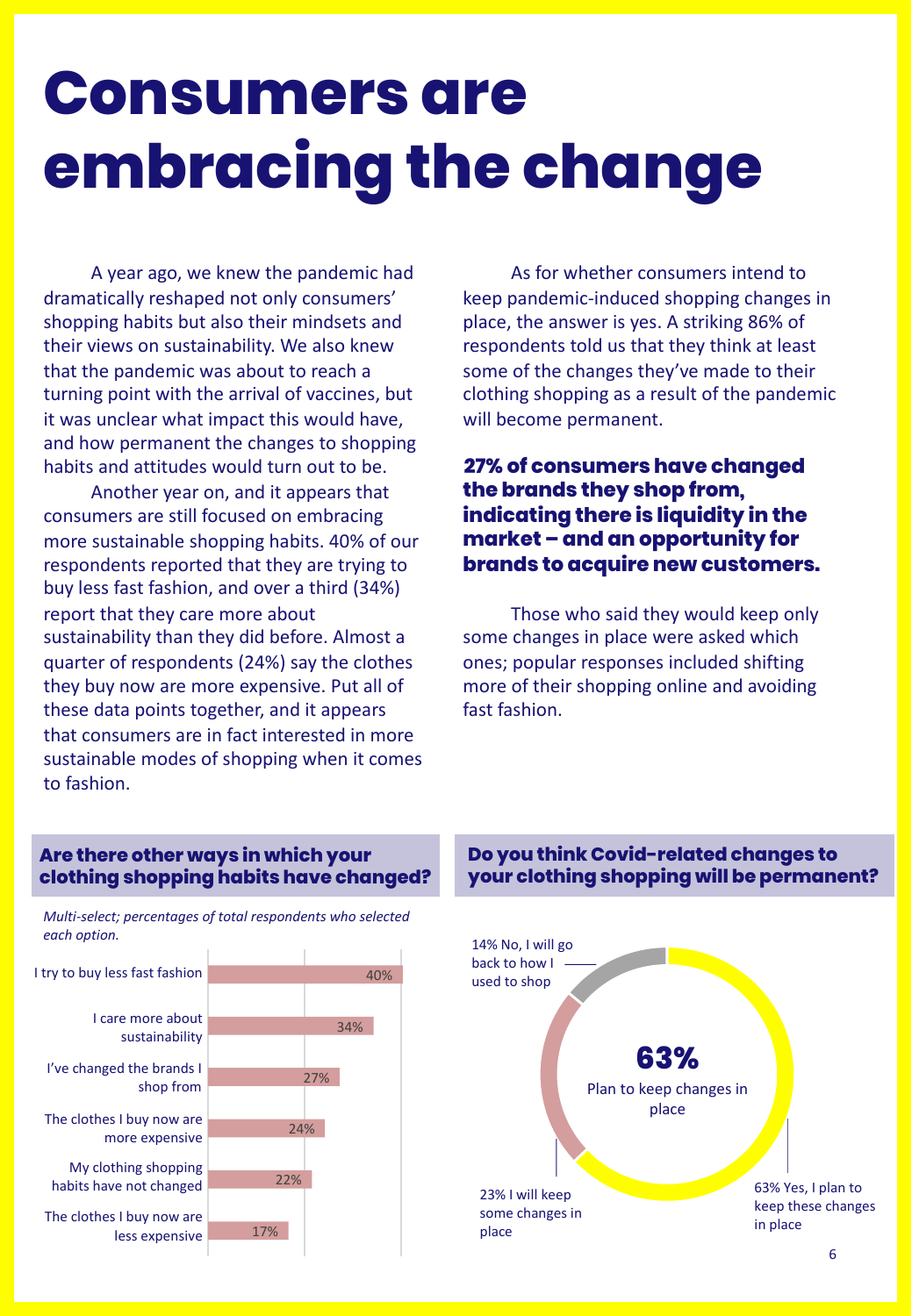### **What consumers expect of brands**

It's clear that consumers are more sustainability-minded than they were prior to the pandemic when it comes to clothing shopping. So what are the implications for assigning responsibility for addressing the fashion industry's impact?

When we asked who should be most responsible for reducing the industry's environmental impact, a majority (55%) of respondents said brands. 30% said they thought responsibility should lie with government policy-makers; only 15% of respondents said they thought individual consumers should be primarily responsible.

#### **80% of consumers are sceptical of sustainability claims made by fashion brands.**

It is possible that the sustainability initiatives that have been put forward by fashion brands have helped to convince consumers that the problem is the industry's to solve.

Brands should know that consumers are not only holding them to account, but that they are also more aware of greenwashing than ever before. A separate survey we conducted in 2021 revealed that 80% of consumers feel sceptical of sustainability claims made by fashion brands $(3)$ .

**Who do you think should be most responsible for reducing the environmental impact of the fashion industry?**



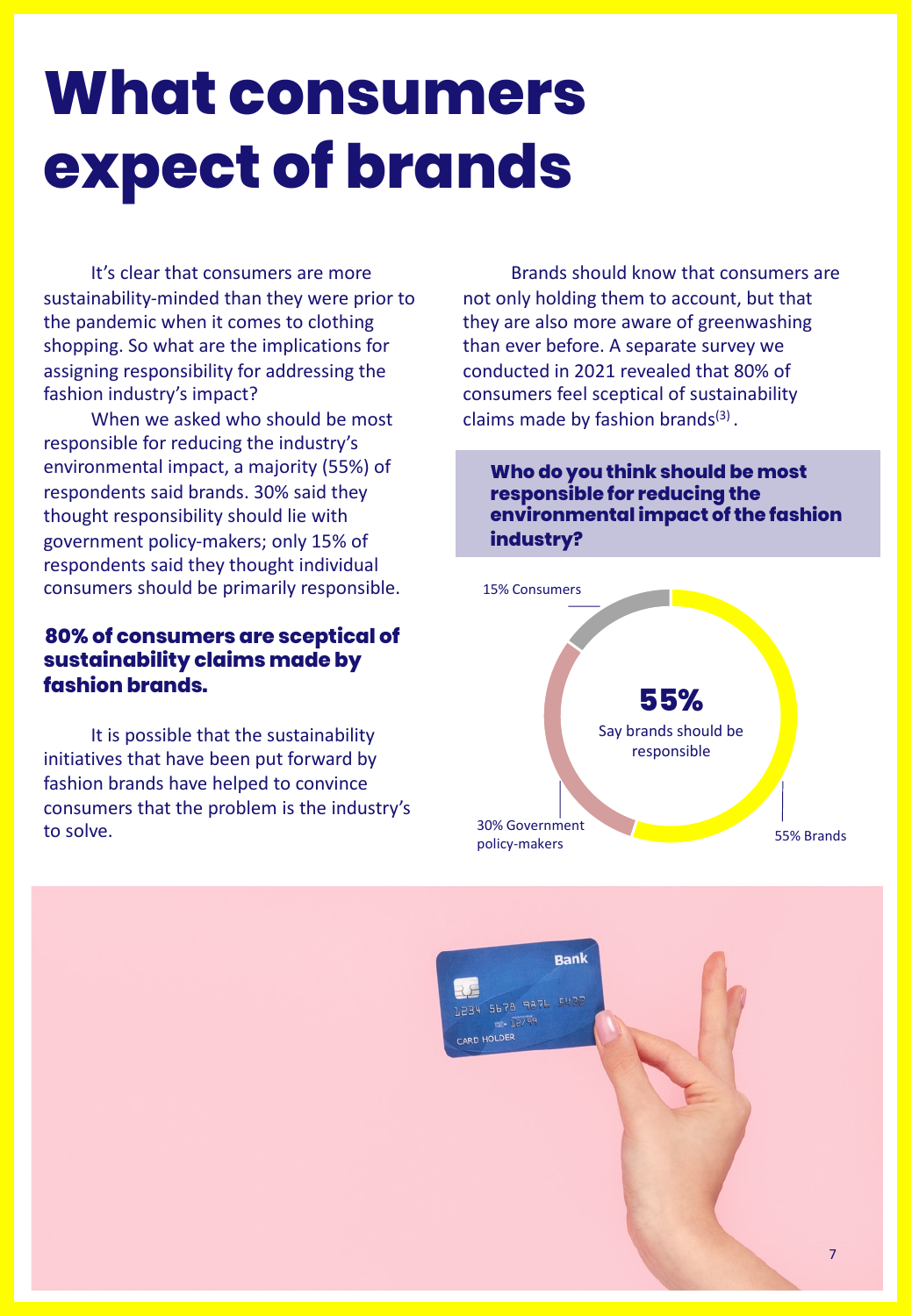### **Consumers are increasingly savvy**

**What do you want to see fashion brands doing differently in 2022?**

We also wanted to know what specific expectations consumers have of fashion brands. When we asked what they would like to see fashion brands doing differently in 2022, the top two responses were to focus more on sustainable and/or ethical labour practices (62%) and to produce higher quality clothes (58%).

#### **Only 6% of consumers say they would like to see more drops from fashion brands.**

The industry has been steadily increasing its output and frequency of drops over the past couple of decades. Some brands now churn out as many as 6,000 new items a  $day<sup>(4)</sup>$ . The consumers we surveyed said this is not what they want. Only 6% of consumers

say they want more drops in 2022, while almost three times as many (17%) say they want fewer drops.

In research conducted in 2021, we found that 97% of consumers say it's at least somewhat important that their fashion choices be sustainable. Given rising consumer awareness of greenwashing, brands would do well to address their sustainability practices and to ensure that they are putting meaningful measures in place, including not only using better fabrics and manufacturing practices, but also addressing waste and overproduction.

A failure to meaningfully address overproduction issues could quickly put fashion brands on the wrong side of growing public awareness about the industry's footprint $(5)$ .

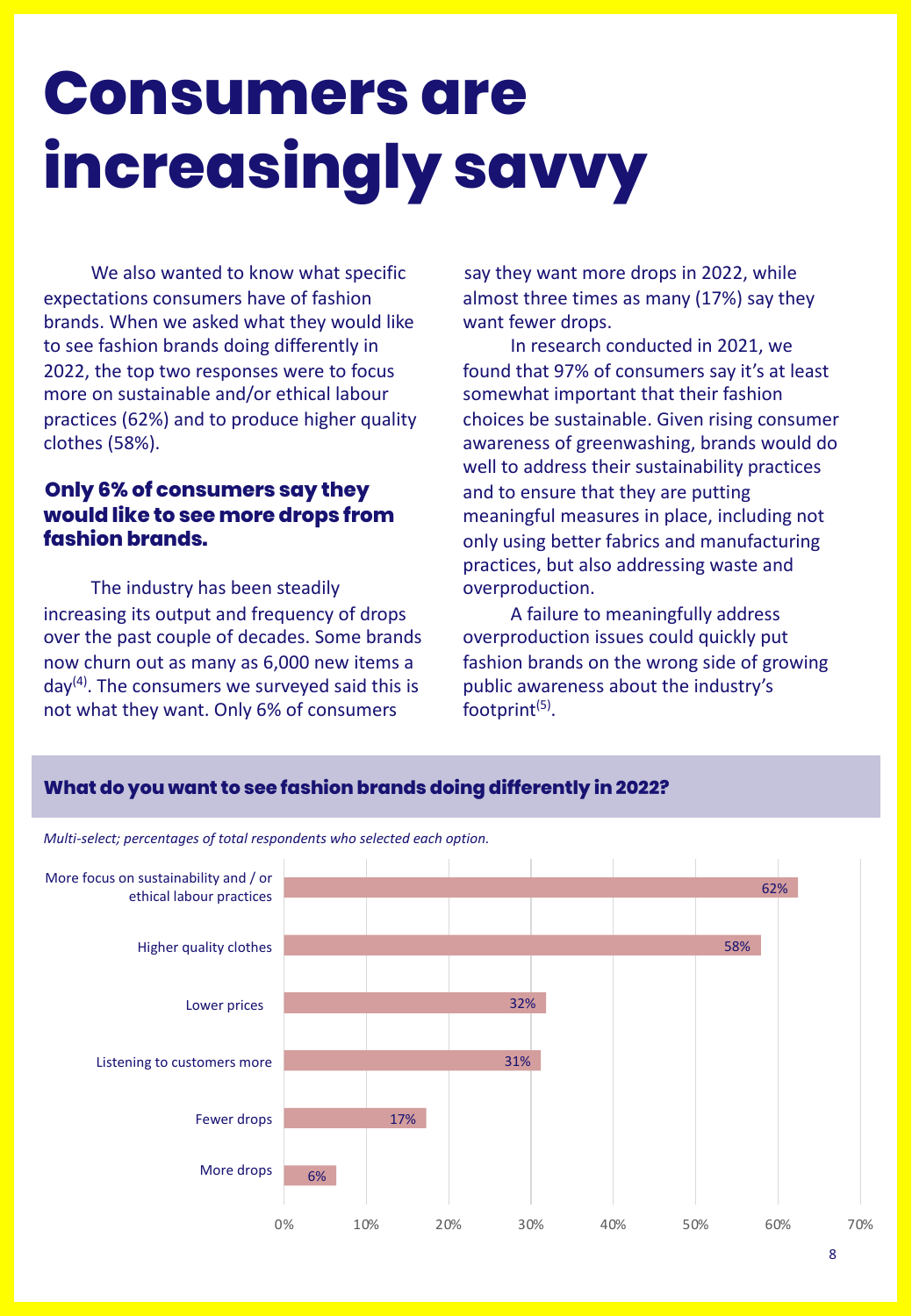Indeed, when asked about their personal shopping goals for 2022, only 6% of respondents said they wanted to buy more clothes. The top three responses were all consistent with more sustainable consumption habits: investing in higherquality items (40% of respondents), shopping more sustainably (39%) and buying fewer clothes (33%). Less than a quarter of respondents indicated that they have no shopping goals for 2022.

It can be hard to square these stated goals with the reality that clothing consumption continues to rise globally<sup>(5)</sup>. But there is evidence of a significant and growing portion of consumers who are conscious of their personal footprints and interested in shifting their shopping habits accordingly. Brands that want to meet the demands of this growing group of consumers will need to think carefully about their planning processes and production volumes. By designing, producing, and buying in a more customercentric way, they will be able to produce more sustainably and appeal to a more conscious consumer.

Predictive insights that enable brands to understand consumer desires throughout design, buying, and merchandising are a key component to producing in a leaner, more efficient, and more sustainable way.





#### **What are your personal goals for your clothing shopping habits in 2022?**

*Multi-select; percentages of total respondents who selected each option.*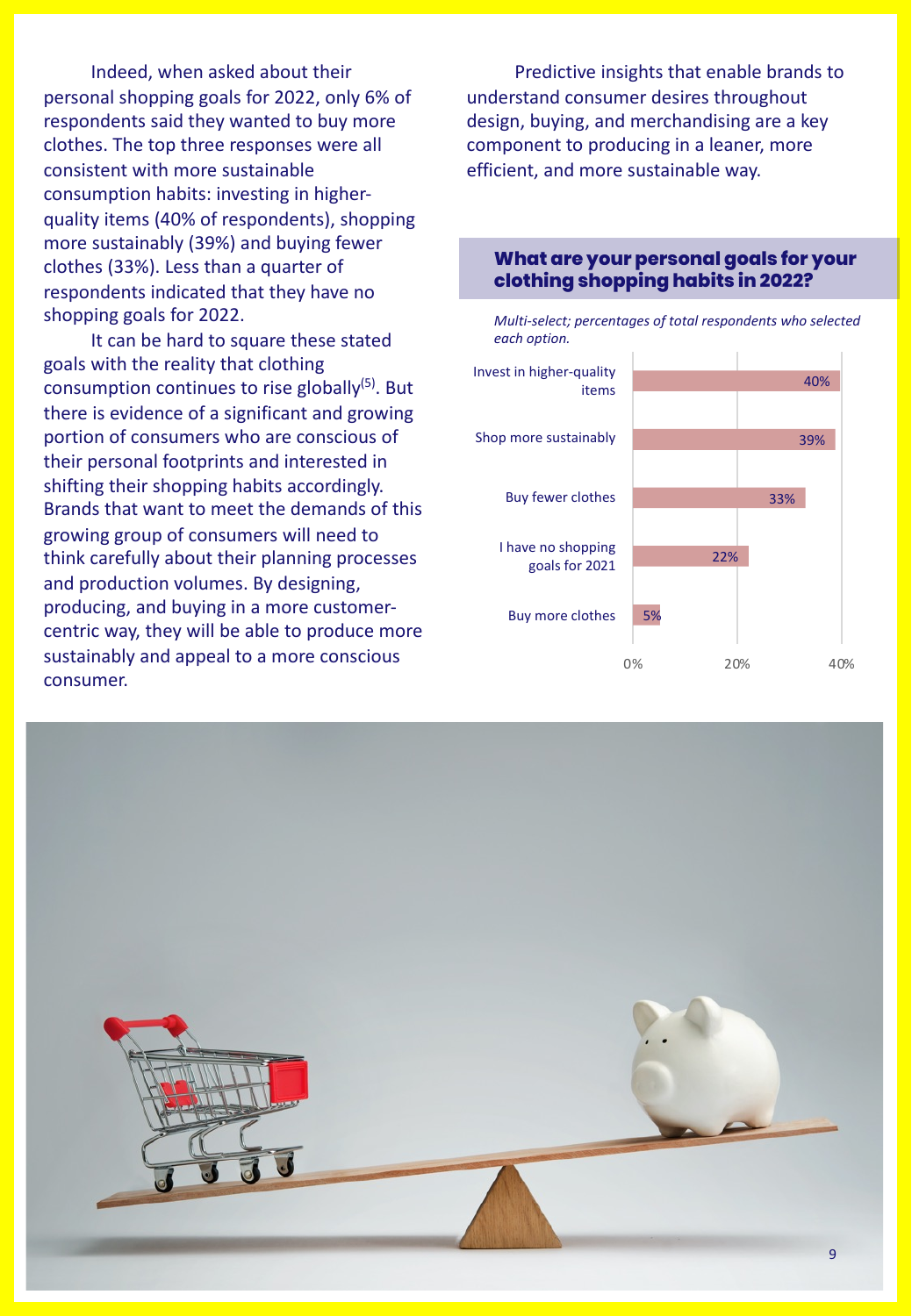### **What's in store for 2022**

Last year, we observed that consumers were buying fewer clothes, and that they were more thoughtful about the things they did consume. We predicted that some of these trends would have staying power beyond the initial stages of the pandemic.

A year on, it appears that this prediction has held. Consumers say they are buying less, that they care more about sustainability than they did before the pandemic, and that they plan to permanently maintain some or all of the changes they have made.

As we head into 2022 and the shape of the pandemic continues to shift, new challenges emerge. Uneven recoveries, supply shocks, and inflation will all impact consumption trends.

Once again, the only certainty is that the landscape will continue to shift in unpredictable ways. Things will certainly look different a year from now – the only question is how.

#### **The brands that succeed will be the ones that listen and adapt in real time to changing consumer desires.**

In 2021, the proportion of fashion brands operating at a loss was almost 70%<sup>(1)</sup>. There is no guarantee of survival, but in an era of totally destabilising change, the brands that succeed will be the ones with the nimbleness to listen and quickly adapt in real time to shifting consumer desires.